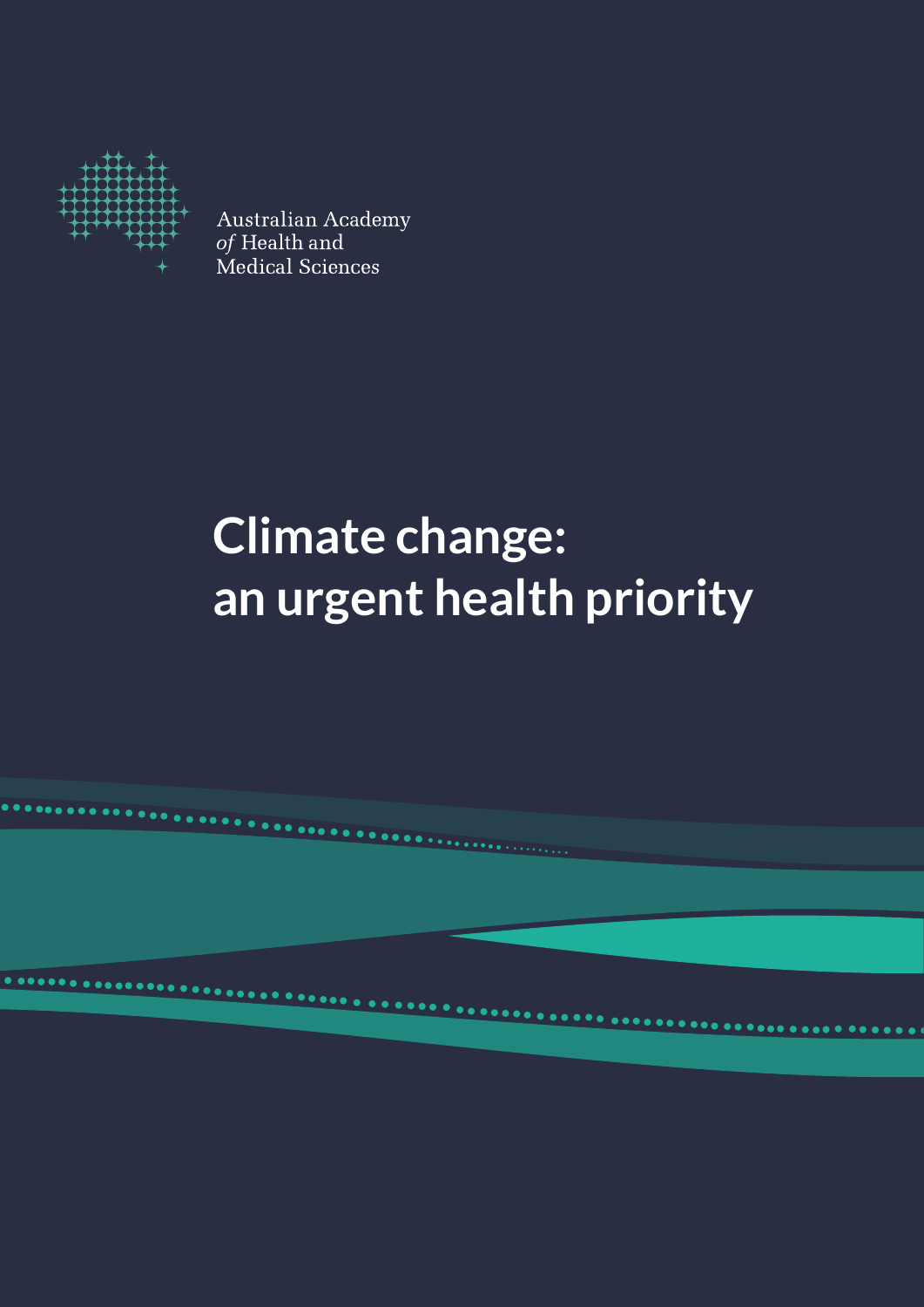## **Acknowledgements**

The Academy acknowledges the traditional custodians of the land on which our offices stand and on which we hold our meetings and events across the country. Aboriginal and Torres Strait Islander peoples were the nation's first scientists, and they remain the spiritual and cultural custodians of their land. We pay our respects to elders past and present.

This work is © the Australian Academy of Health and Medical Sciences and is licensed under Creative Commons Attribution 4.0 International.

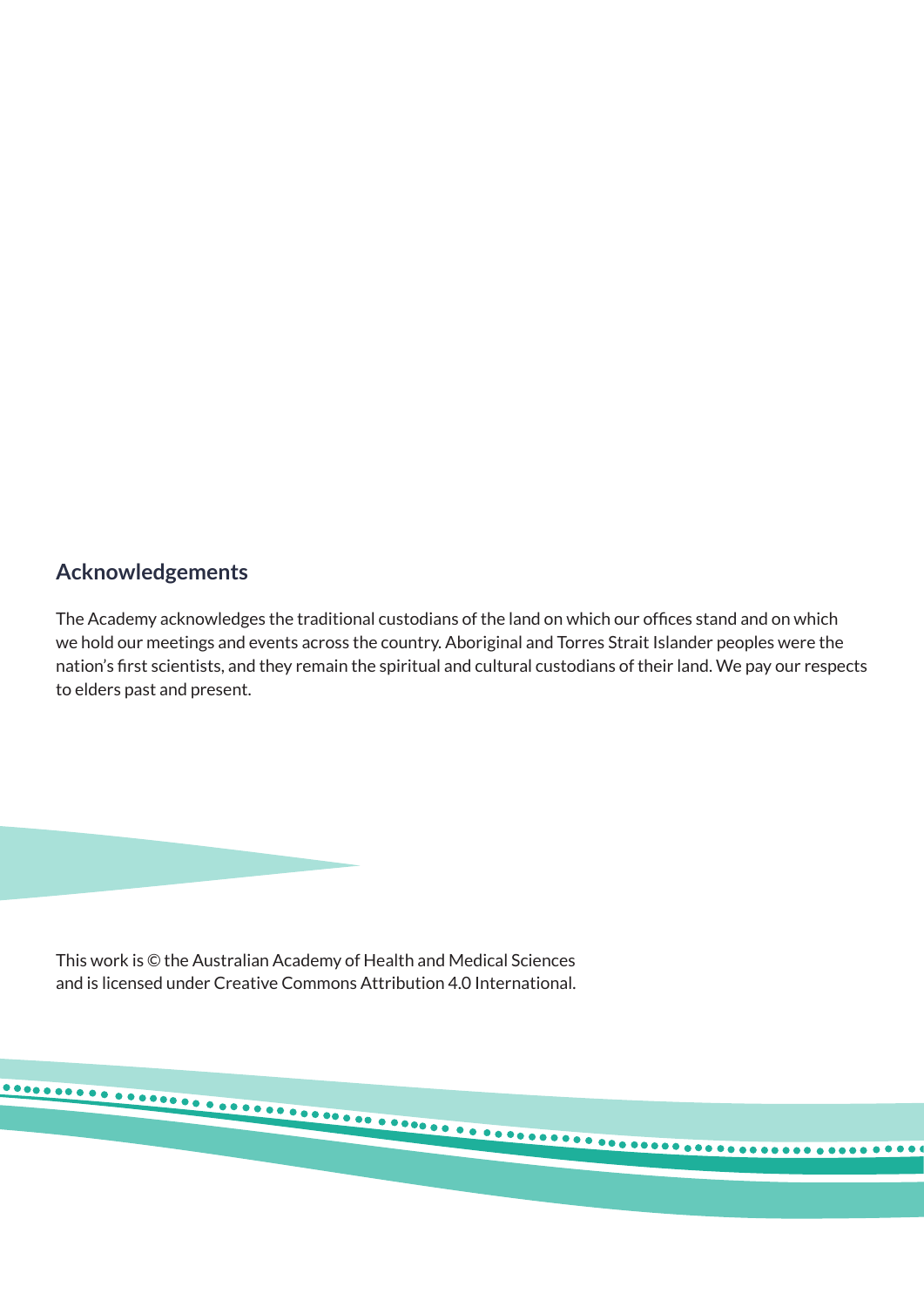Climate change represents one of the greatest threats to human health and wellbeing in the 21st century.<sup>1,2</sup> A growing body of scientific evidence demonstrates unequivocally the risks of a warming climate, revealing potentially devastating health impacts on the people of Australia, our region, and the world. This is no distant threat to population health: it is already happening and will continue to worsen as global temperatures rise.

The Sixth Assessment Report from the Intergovernmental Panel on Climate Change (IPCC) found that global surface temperature will continue to increase warming of 1.5°C expected over the next 20 years.<sup>3,4</sup> At the current trajectory, the predicted level of global warming due to human activity will threaten the health and wellbeing of all the world's population, particularly people living in disadvantaged circumstances. Australia is not exempt from the impacts of global warming through increased ambient temperatures and more extreme weather events. Moreover, many of our neighbours in the Indo-Pacific region are on the climate change front line and face particular health hazards.

Global warming has emerged as an unprecedented practical and ethical challenge to the health sector in Australia and elsewhere, presenting risks to human health that demand urgent action. This has become a high priority biosecurity hazard: our health and wellbeing are under immediate threat. It is no longer a time for healthcare as usual. We are already seeing increased demands on sections of the healthcare system arising from extreme climate-related events. For the health sector, global warming necessarily expands the ethics of care beyond the sickness, suffering and population health of current generations, to encompass the care of future generations and the care of the planet and its ecosystems.

Recognising these challenges, The Australian Academy of Health and Medical Sciences convened a series of roundtables during 2020 and 2021 that brought together multidisciplinary sector leaders to inform a path forward for the health and medical research sector. A common theme across these meetings was that urgent action is necessary to address the causes of climate change, to mitigate the current and future threats to human health, and to monitor these dynamic risks and adaptations. Examples of these health-related challenges include, but are not limited to, heat stress and heat stroke caused by increasing temperatures, respiratory illness and burns from a more frequent and intense bushfire season, shifting patterns of insectborne infections resulting from heavier rainfall, temperature increases and river floods, and mental health challenges linked to changing and uncertain environments.<sup>4,9,10,11,12</sup>

The Australian Academy of Health and Medical Sciences welcomes the Australian Government's commitment to achieve net zero emissions by 2050. We recognise that scientific evidence, as highlighted by other Australian Learned Academies, demands urgent action.<sup>5,6,7,8</sup> A well-defined, quick, and staged path to a netzero world is therefore needed to ensure the health and wellbeing of all Australians.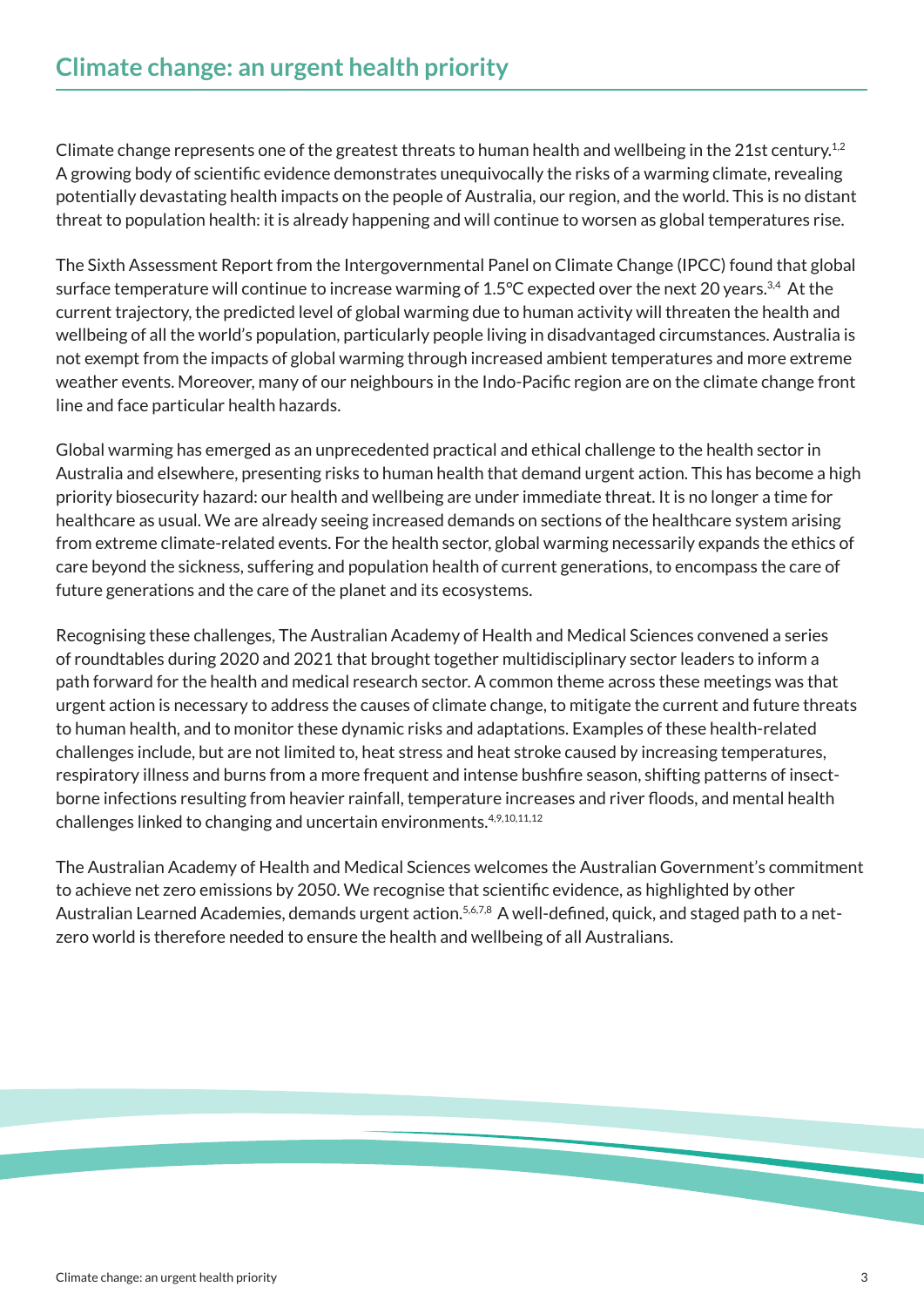**To achieve net zero and realise the associated health benefits, the health and medical research sector can play an important role by:**

- **1. Promoting recognition among decision-makers, across sectors, within their institutions, and to the public, that climate change is a major and urgent Australian health issue with implications for health equity.**
- **2. Delivering health and medical research that further advances knowledge of the direct and indirect health impacts of climate change and enables monitoring and management of these impacts.**
- **3. Supporting cross-sector, interdisciplinary and ecological investigations that will bring about health co-benefits and prevent disease and debility resulting from the causes of climate change.**
- **4. Collaborating with First Nations communities and experts to learn from Indigenous knowledge practices that can inform Australia's path forward and ensuring First Nations voices are amplified in each of the areas above.**

The health and medical research sector will need to work in tandem with health and other sectors more broadly to achieve the outcomes listed above. The **health sector**, supported by research, has an ethical imperative to deliver a fully sustainable healthcare system and develop a skilled and engaged health workforce properly equipped to manage the health impacts of climate change. A focus on environmental sustainability should be embedded within health system leadership.

#### **We, the Australian Academy of Health and Medical Sciences, will take specific steps to:**

. . . . . . . . . . . . . . .

- Support and promote health and medical research that rises to the challenge of understanding the complex relationships between climate and health and how to mitigate health and equity impacts.
- Collaborate with national and international learned Academies, and other stakeholders, to drive adequate and timely progression of the actions for the health and medical research sector outlined above.
- Develop and execute a strategy to minimise the Academy's carbon footprint.

• Through our Fellowship, promote the message that the reduction of the carbon footprint in clinical, research and public health settings in Australia is a priority.

- Utilise the expertise of our Fellows to support and advise the Australian community, including governments, on the development of fair and equitable policies and programs that address the health impacts of climate change at a local, national, and international level.
- Review progress annually to ensure we are delivering on these commitments.

..........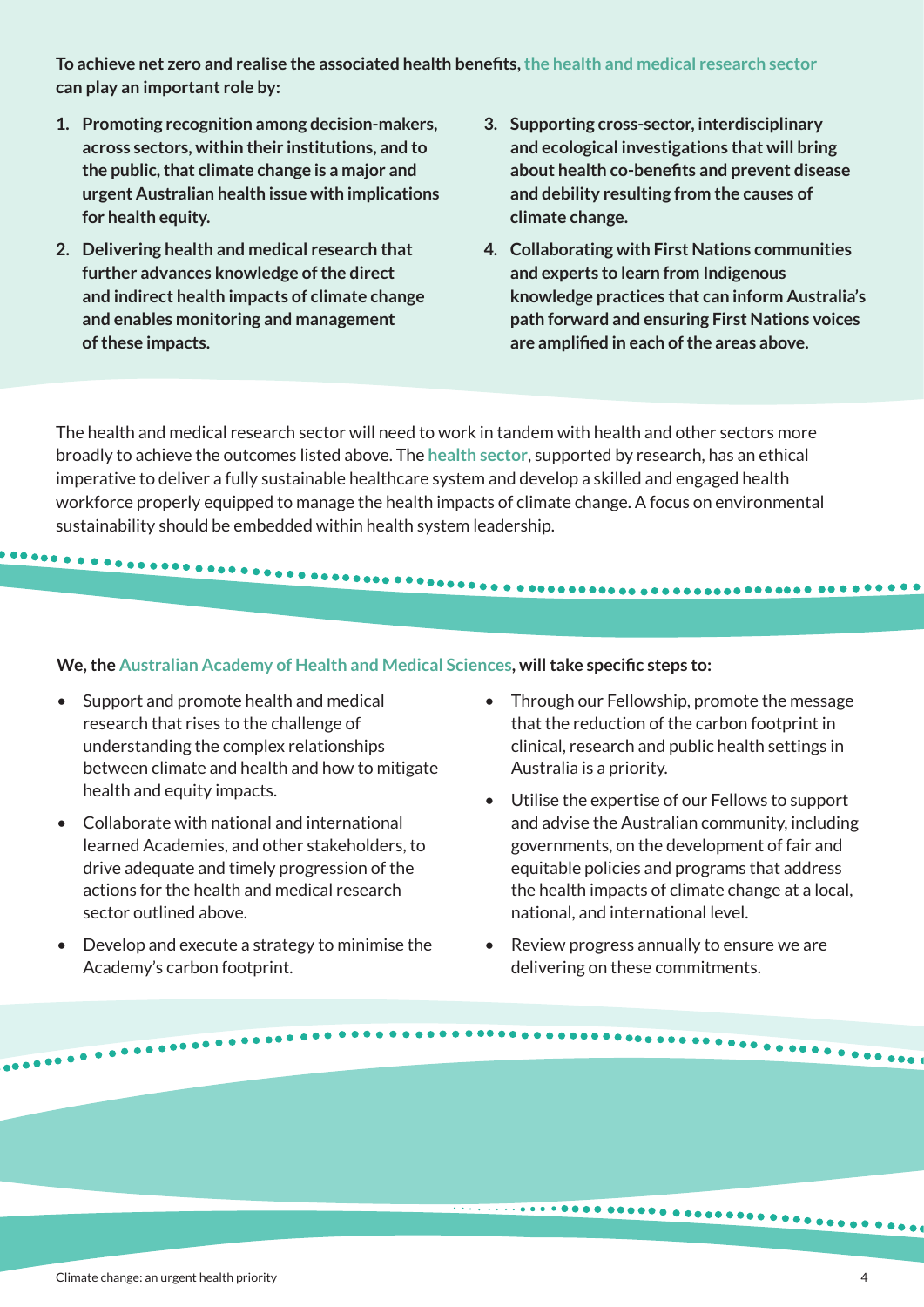## **Role of the health and medical research sector**

## *Priority action 1:*

*Promoting recognition among decision-makers, across sectors, within their institutions, and to the public, that climate change is a major and urgent health issue with implications for health equity.*

Since Hippocratic times, it has been recognised that human health and wellbeing are intricately connected to the state of the environment. As the climate and environment change, the health of the planet's inhabitants will inevitably be threatened. Australia's 'Black Summer' bushfire season of 2019/20 provided a stark example of the acute health effects that can arise from extreme weather events. As global temperatures increase, Australia is likely to see a longer, more frequent, and more intense fire season. Models also forecast higher levels of extreme heat, continued sea level rises, heavier rainfall and river floods, and more sand and dust storms, all of which have major diverse health implications that will increasingly affect our communities.<sup>3,4,9</sup> Indeed, we are already facing increased health challenges because of these changes.

Direct health impacts linked to climate change range from respiratory and cardiovascular illness to heat stroke, heat stress and the shifting patterns of food-, vector-, air- and water-borne diseases—to name only a few.10,11,12 The indirect health impacts of climate change, while not as easily quantifiable, present even more far-reaching risks to human health and wellbeing.13 Global warming will imperil water availability, food security, access to healthcare and housing, employment and economic stability, especially among those living in disadvantaged circumstances within Australia and in the Indo-Pacific.13-18 Mental health consequences will likely follow from all these outcomes.

Through these direct and indirect impacts, climate change affects the health of all Australians, but populations living in vulnerable circumstances will suffer the greatest burden, compounding the impact of existing health inequities. Socioeconomic disadvantage, Indigeneity, age, race, gender, and disability are key intersections between social vulnerability, health, and climate.<sup>13</sup> There are opportunities to empower these vulnerable groups through partnerships that can enhance the development of collaborative strategies to support their health needs and pay attention to the deficiencies in their access to the determinants of good health.

Widespread action is needed to protect the health of all Australians from the short and long-term impacts of climate change. The health and medical research sector is ideally placed to play a central role in identifying and communicating the health co-benefits of such action (and reciprocally, the human and economic costs of not taking action) and supporting the development of climate-related policy and planning. Health should be a crucial consideration in all climate policy—and equally, climate change should play an important role in health policy. To help achieve this, the health and medical research sector should ensure that our current understanding of climate-related health impacts is promoted among decision makers, other key stakeholders, and to the public.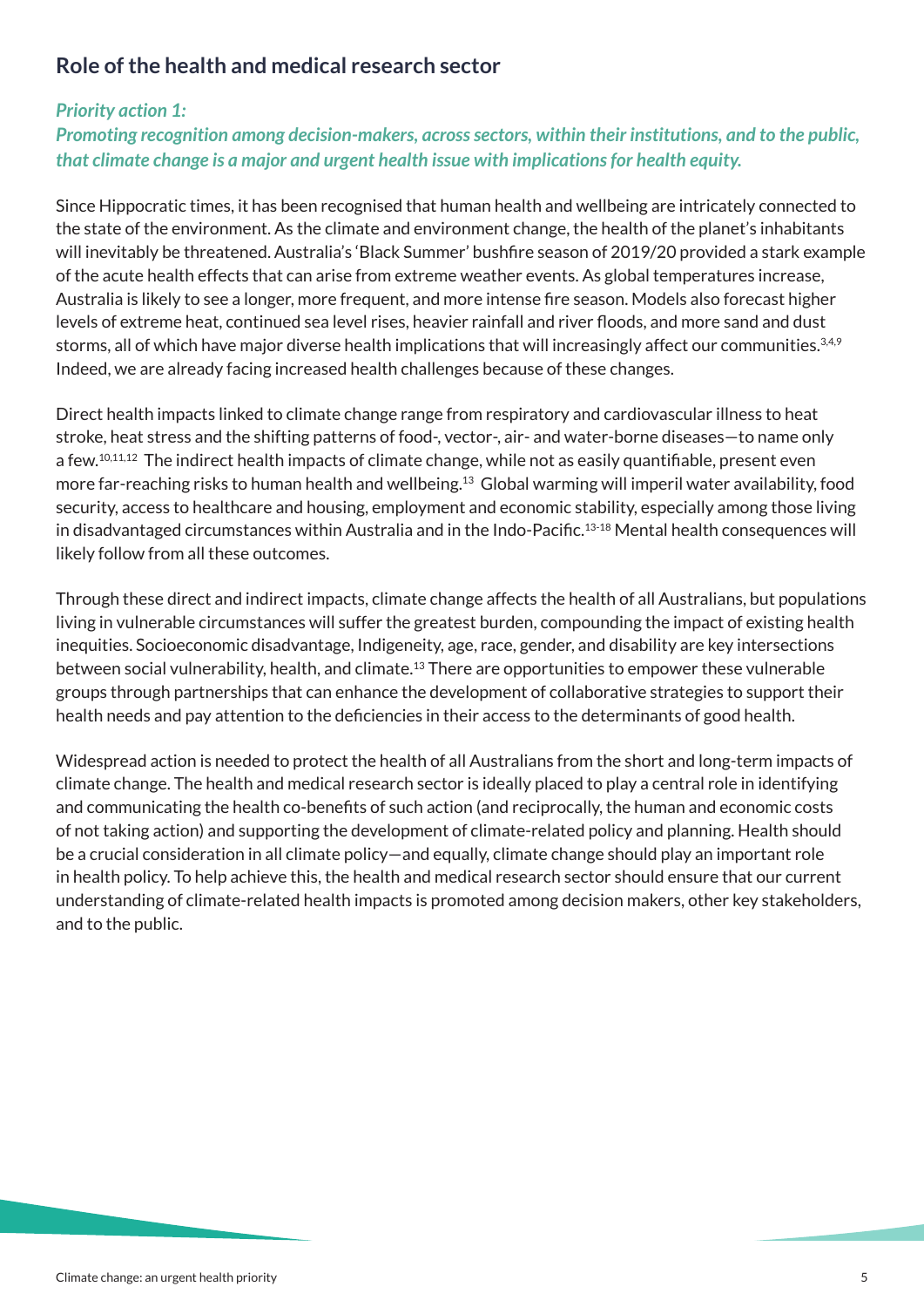#### *Priority action 2:*

## *Delivering health and medical research that further advances knowledge of the direct and indirect health impacts of climate change and enables monitoring and management of these impacts.*

Robust scientific research has underpinned global understanding of climate change, its causes, and impacts. In the same way, health and medical research is crucial to advancing knowledge of direct and indirect climaterelated health risks and their implications for public health more broadly. While there is a growing body of national and international evidence examining the health impacts of climate change, more work is needed to strengthen existing analysis and address gaps, particularly those related to Australia and our region.

Climate change is damaging human health now and therefore needs to be addressed urgently.<sup>1,2</sup> Coordinated and strategic research efforts that acknowledge and address the complexity of the issues will help to identify timely and dynamic solutions suited to Australian conditions. To achieve this, research should be co-designed across sectors and with the communities that will be most at risk. In addition, collaboration with key stakeholders, including policy makers, can help ensure Australian research is driven by urgent priorities and is translatable into policies that have the most direct and immediate mitigation impact. The Australian Council of Learned Academies' work on an Australian Energy Research agenda provides an important example of the necessary level of inclusive collaboration that enables the promotion of research on the health effects of an energy transition.<sup>19</sup>

#### *Priority action 3:*

## *Supporting cross-sector, interdisciplinary and ecological investigations that will bring about health co-benefits and prevent disease and debility resulting from the causes of climate change.*

The health impacts of climate change cannot be addressed in isolation because the causes of climate change and ecosystem degradation are systemic, complex, and interconnected. Ecological and interdisciplinary approaches that target the drivers of climate change and environmental destruction provide opportunities to benefit human health. The health and medical research sector is well placed to promote cross-sector and interdisciplinary understanding of the significant health co-benefits of climate action. Direct and indirect health improvements will derive from better air-quality, increased access to green spaces, sustainable transport systems, foresightful building planning and clean-energy work environments.20 In addition, communicating and conducting further research on the health co-benefits of just transitions towards renewable energy systems should be prioritised. Transitions across society should be comprehensive throughout all regions of the country to ensure the health benefits of sustainable ways of living are equitable and not concentrated in urban areas alone. Addressing the root causes of climate change, with specific focus on the health-related consequences of human activity that also contribute to the deteriorating environment, and transitioning effectively to net-zero carbon emissions, should safeguard the health, employment and economic stability of the Australian workforce and protect the wellbeing of Australian families.<sup>21</sup>

The health and medical research sector must utilise its expertise to place health at the centre of the climate change narrative. From a health perspective, the case for climate action is rooted in three major areas which position the problem as urgent, personal, and positive.<sup>22</sup> Health and wellbeing are tangible and relatable values prioritised by individuals. Consequently, it is important to share personal accounts of the harmful impacts already occurring today to demonstrate the ethical imperative and urgency of climate action to protect human health. A health lens can also provide an optimistic view for the future because there are positive co-benefits for health that will result from clear, decisive, and immediate action – for instance, the benefits of green spaces and active travel.<sup>22</sup>

...........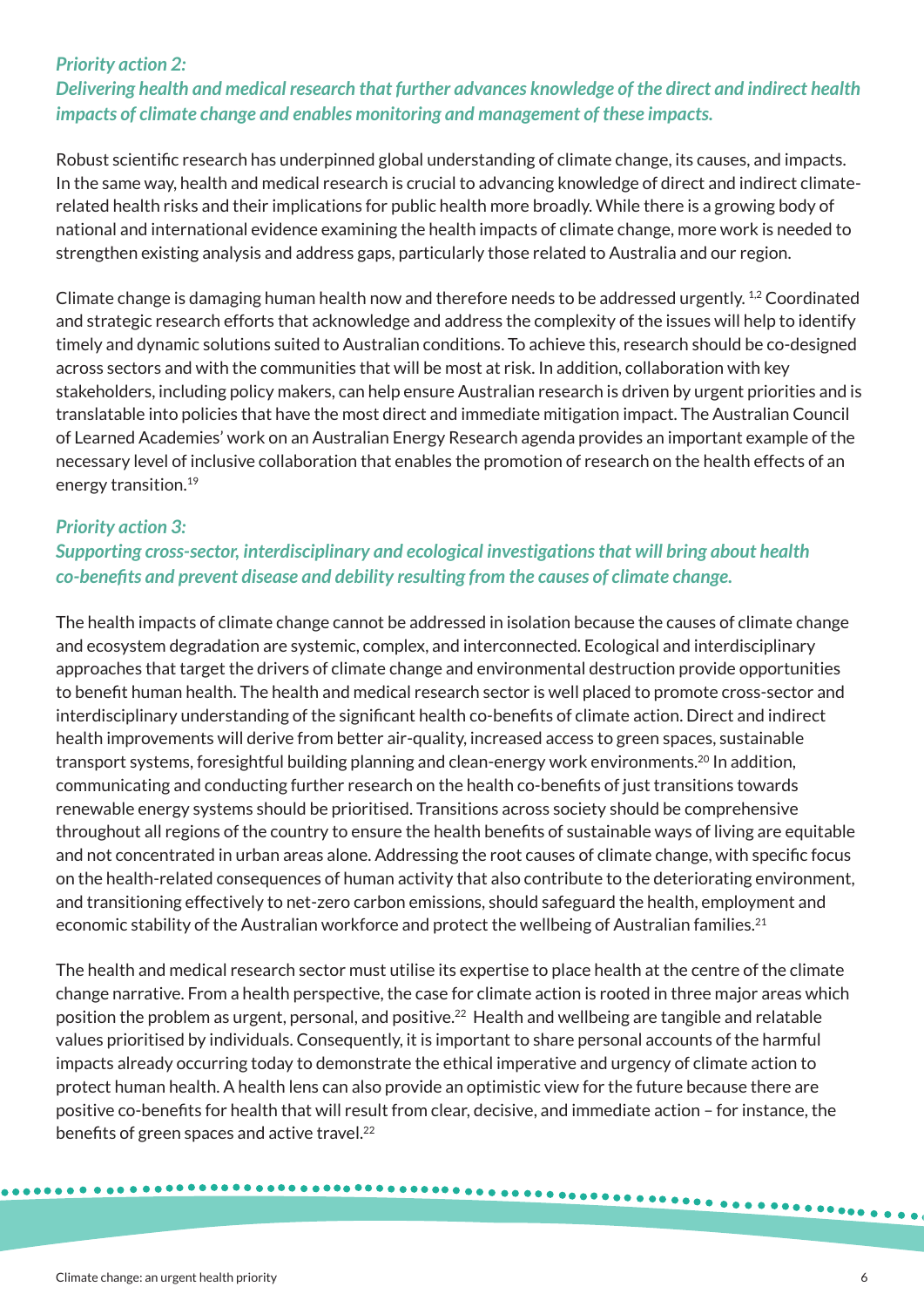#### *Priority action 4:*

*Collaborating with First Nations communities and experts to learn from Indigenous knowledge practices that can inform Australia's path forward and ensuring First Nations voices are amplified in each of the areas above.*

Australia has a uniquely diverse landscape that has been cared for by Aboriginal and Torres Strait Islander people for over 60,000 years.23 Australia's First Nations communities have accumulated a nuanced and sophisticated understanding of their individual, local ecosystems over this time. This understanding is unlike any other knowledge of the land that exists today.<sup>24</sup> As Custodians of the land, Aboriginal and Torres Strait Islander people have sustained its distinct ecosystems, maintaining and enhancing its ecological diversity throughout natural fluctuations in the climate.<sup>24</sup>

The interconnectedness to Country described by Australia's First Nations peoples is largely influenced by their holistic or integrated systems of thinking, being and knowing. These systems are fundamental to the cultural determinants of health and include core values such as community, kinship, identity in the collective, language, traditional knowledge, spiritual beliefs, and cultural safety.25 The holistic nature of this perspective held by many Aboriginal and Torres Strait Islander peoples represents a fundamental lesson for non-Indigenous communities, when examining our relationships to the environment.

First Nations leadership and collaboration will play a crucial role in addressing climate-related health risks for everyone in Australia. Since colonisation, Aboriginal and Torres Strait Islander people have historically been excluded from the decision-making process on matters affecting their health. This must change if Australia is to tackle the health challenges caused by climate change effectively and equitably. The Aboriginal communitycontrolled health sector must be central to any strategy and it will be essential to acknowledge that Aboriginal communities living in regional and remote areas of Australia will be disproportionally in the frontline. The health and medical research sector should promote and acknowledge Aboriginal and Torres Strait Islander leadership and build partnerships that advance the wide-ranging and tailored Indigenous approaches to caretaking and sustainability that span vast geographic areas and multiple generations.<sup>26</sup>

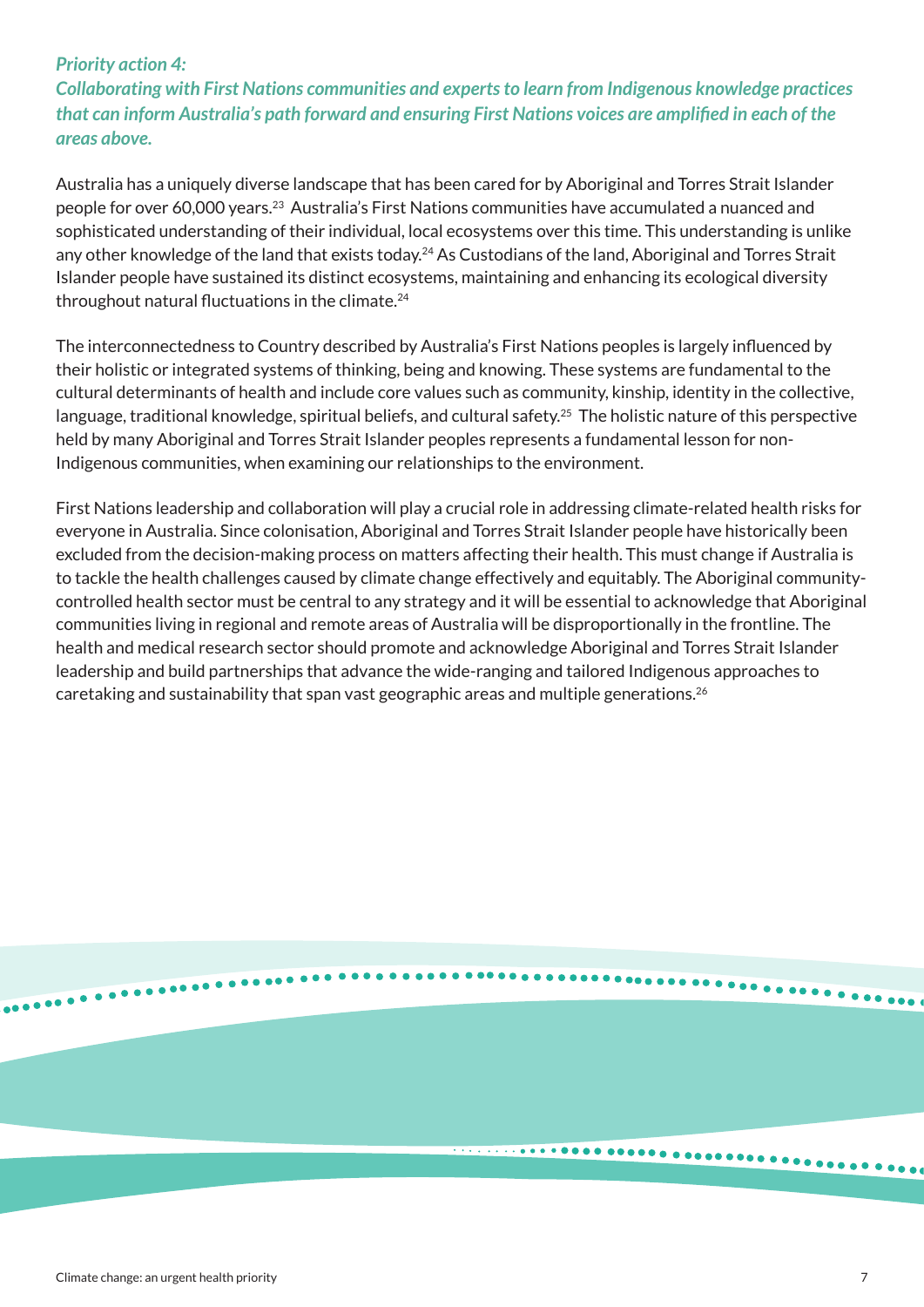## **Research within the broader health sector**

*The health sector, supported by research, has an ethical imperative to deliver a fully sustainable healthcare system and develop a skilled and engaged health workforce that is properly equipped to manage the health impacts of climate change. A focus on environmental sustainability should be embedded within health system leadership.* 

Research shows that approximately 7% of Australia's total carbon emissions can be attributed to the healthcare system with hospitals and the pharmaceutical industry being the major contributors.<sup>27</sup> The Australian federal government, along with all States and Territories, have made a commitment to a net zero target by 2050.<sup>28</sup> Transitioning to a fully sustainable and net zero carbon emitting healthcare system will be an essential component to delivering this goal.

Britain's National Health Service (NHS) has provided a model in this area with its ambitious targets to deliver a net zero carbon emitting health system by 2040.<sup>29</sup> The NHS introduced the role of a Chief Sustainability Officer<sup>30</sup> to provide leadership of this agenda and ensure that research and innovation are put to best use in delivering these targets. This approach prioritises collaboration with research partners who can answer important questions on how to practically achieve NHS goals and provide independent scientific evidence to back decision-making.29 We can similarly build a focus on environmental sustainability within our health system leadership in Australia, underpinned by a health and medical research sector that supports health services to transition successfully to net zero.

The delivery of a fully sustainable healthcare system will require an engaged and capable workforce. In addition, as Australia's climate changes there will be changing demands on the workforce, as has been seen during the COVID-19 pandemic. Dealing with climate-related health consequences may require increased expertise across a range of disciplines from respiratory illness to mental health, biosecurity, emerging infectious diseases, and public health. Health and medical practitioners in primary care and emergency response settings will also need to be able to identify and manage these health risks.<sup>31</sup> To develop a skilled and engaged workforce that is equipped to face these challenges, the health impacts of climate change should be incorporated into health and medical curricula and accreditation standards in Australia. Any actions to achieve this must start now to ensure the workforce is adequately prepared and available.

The health and medical research sector must develop robust, timely and translatable research that will educate and equip Australia's health workforce to confront the challenges of climate change.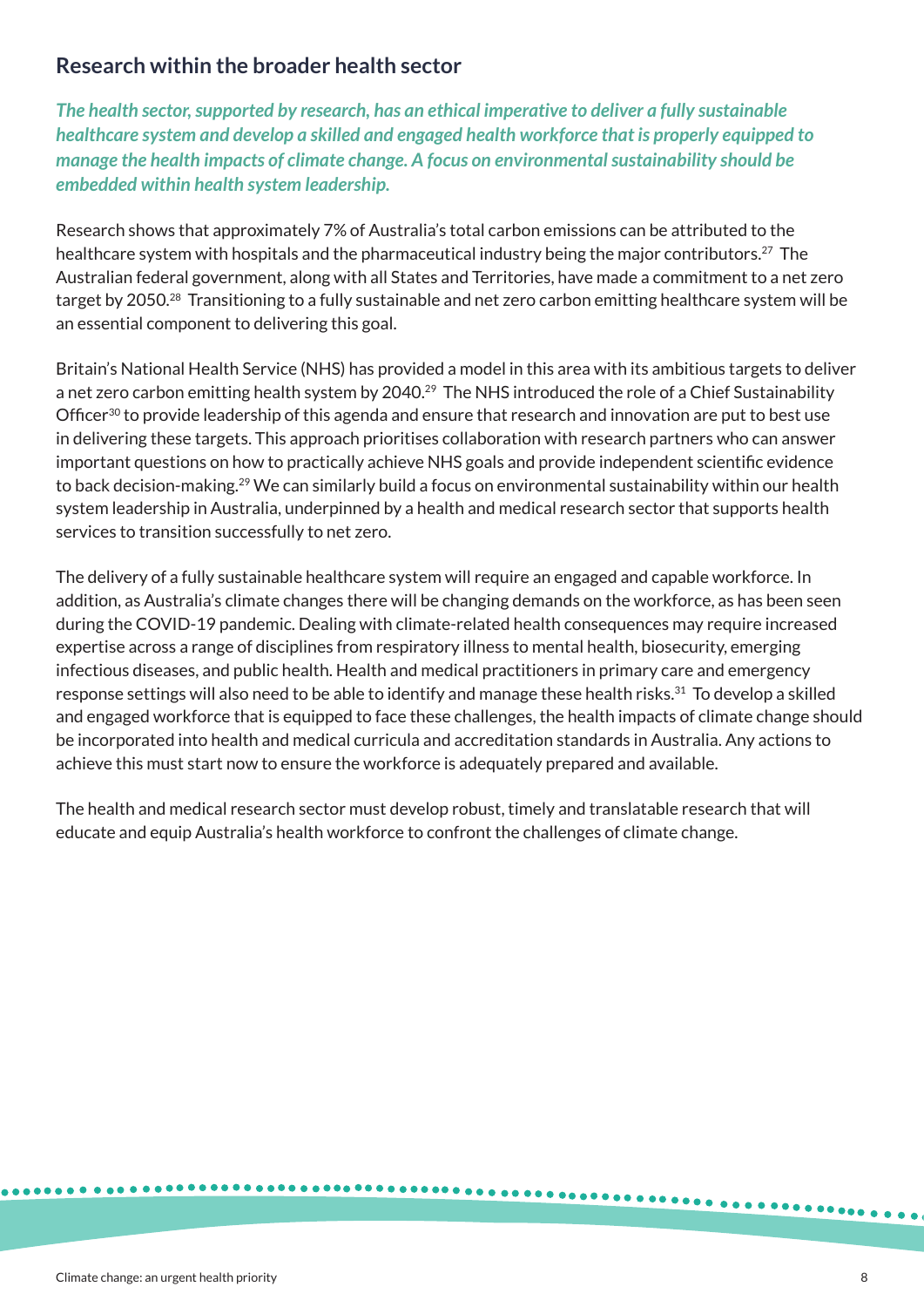## **References**

- 1. World Health Organisation. COP24 Special Report: Health & Climate Change. 2018. Accessed October 10, 2021. Available at: https://apps. who.int/iris/handle/10665/276405
- 2. The Lancet. *Lancet* Countdown on health and climate change. Accessed October 10, 2021. Available at: https://www.thelancet.com/ countdown-health-climate
- 3. IPCC, 2021: Climate Change 2021: The Physical Science Basis. Contribution of Working Group I to the Sixth Assessment Report of the Intergovernmental Panel on Climate Change [Masson-Delmotte, V., P. Zhai, A. Pirani, S. L. Connors, C. Péan, S. Berger, N. Caud, Y. Chen, L. Goldfarb, M. I. Gomis, M. Huang, K. Leitzell, E. Lonnoy, J. B. R.
- 4. IPCC, 2022: *Climate Change 2022: Impacts, Adaptation, and Vulnerability*. Contribution of Working Group II to the Sixth Assessment Report of the Intergovernmental Panel on Climate Change [H.-O. Pörtner, D.C. Roberts, M. Tignor, E.S. Poloczanska, K. Mintenbeck, A. Alegría, M. Craig, S. Langsdorf, S. Löschke, V. Möller, A. Okem, B. Rama (eds.)]. Cambridge University Press. In Press.
- 5. The Australian Academy of Science. The science of climate change. Accessed October 10, 2021. Available at: https://www.science.org.au/ education/immunisation-climate-change-genetic-modification/science-climate-change
- 6. The Australian Academy of Technology and Engineering. Net Zero Emissions: Technology Towards Net Zero. Accessed October 12, 2021. Available at: https://www.atse.org.au/research-and-policy/policy-priorities/priority-climate-change/technology-towards-net-zero/
- 7. Academy of the Social Sciences in Australia. Climate Change Program. Accessed October 12, 2021. Available at: https://socialsciences.org.au/ climatechange/
- 8. Australian Academy of the Humanities. World Environment Day call to action: collaboration is the only solution to tackle global warming. Accessed October 12, 2021. Available at: https://humanities.org.au/news/world-environment-day-call-to-action-collaboration-is-the-onlysolution-to-tackle-global-warming/
- 9. The Australian Academy of Health and Medical Sciences. After the Bushfires: Addressing the health impacts. 2020. Accessed October 12, 2021. Available at: https://aahms.org/wp-content/uploads/2020/09/after-bushfires-addressing-health-impacts.pdf
- 10. The Australian Academy of Health and Medical Sciences. The Australian Bushfires: Impacts on health The evidence. 2020. Accessed October 12, 2021. Available at: https://aahms.org/wp-content/uploads/2020/04/The-Australian-Bushfires-and-the-impact-on-health\_evidence-doc. pdf
- 11. Arriagada NB et al. Unprecedented smoke-related health burden associated with the 2019-20 bushfires in eastern Australia. Med J Aust 2020; 213 (6): 282-283. || doi: 10.5694/mja2.50545
- 12. Wu X, et al. Impact of climate change on human infectious diseases: Empirical evidence and human adaptation. 2016, 86;14-23 https://doi. org/10.1016/j.envint.2015.09.007
- 13. Myers SS, Bernstein A. The coming health crisis: indirect health effects of global climate change. F1000 Biol Rep. 2011; 3: 3. doi: 10.3410/B3-3
- 14. Bezgrebelna M et al. Climate change, Weather, Housing Precarity and Homelessness: A Systematic review of Reviews. Int. J. Environ. Res. Public Health 2021, 18, 5812. https:// doi.org/10.3390/ijerph18115812
- 15. The Senate, Commonwealth of Australia, Environmental and Communications References Committee. Current and future impacts of climate change on housing, buildings and infrastructure. 2017. Accessed October 12, 2021. Available at: https://www.aph.gov.au/Parliamentary\_ Business/Committees/Senate/Environment\_and\_Communications/CCInfrastructure/Report
- 16. Grattan Institute. Climate change and health: Preparing for the next disaster. 2020. Accessed October 10, 2021. Available at: https://grattan. edu.au/report/climate-change-and-health-preparing-for-the-next-disaster/
- 17. Bell, J., Taylor, M., Amos, M. & Andrew, N. (2016). Climate change and Pacific Island food systems the future of food, farming and fishing in the Pacific Islands under a changing climate. Accessed October 10, 2021. https://ro.uow.edu.au/cgi/viewcontent. cgi?article=4286&context=lhapapers
- 18. Climate Council. Feeding a Hungry Nation: Climate Change, Food and Farming in Australia. 2015. Accessed October 10, 2021.Available at: https://www.climatecouncil.org.au/resources/foodsecurityreport2015/
- 19. ACOLA. Australian Energy Transition Research Plan 2021: Report 1. Accessed October 12, 2021. Available at: https://acola.org/australianenergy-transition\_research-plan-2021/
- 20. IPCC. Human Health: Impacts, Adaptation, and Co-Benefits. 2014. Accessed October 10, 2021. Available at: https://www.ipcc.ch/site/assets/ uploads/2018/02/WGIIAR5-Chap11\_FINAL.pdf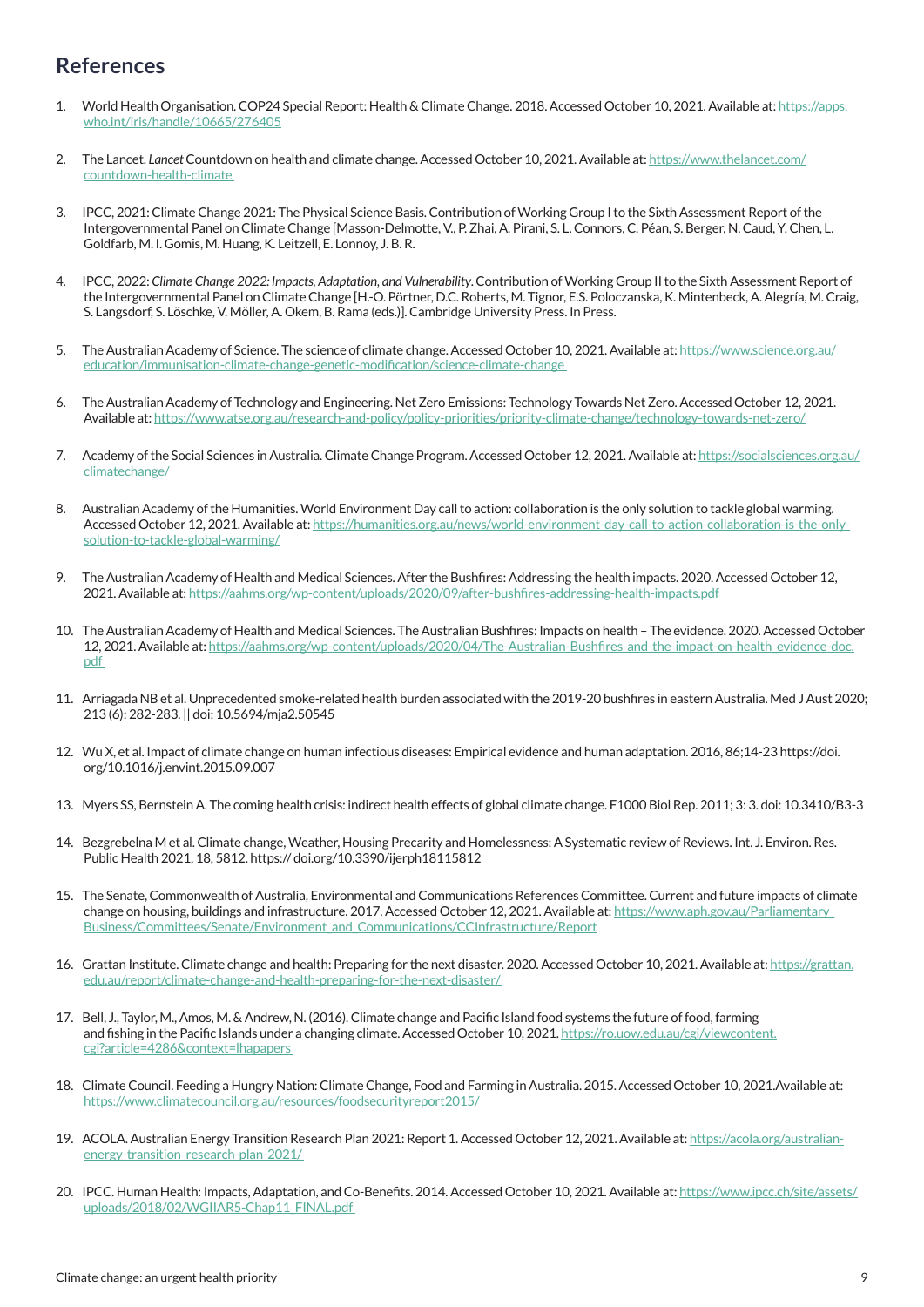- 21. Dominish E, Briggs C, Teske S, Mey F. (2019) Just Transition: Employment Projections for the 2.0 °C and 1.5 °C Scenarios. In: Teske S. (eds) Achieving the Paris Climate Agreement Goals. Springer, Cham. https://doi.org/10.1007/978-3-030-05843-2\_10
- 22. Capon A, Corvalan C. Climate change and health: global issue, local responses. Public Health Res Pract. 2018;28(4):e2841823. https://doi. org/10.17061/phrp2841823
- 23. AIATSIS. Australia's First People. Accessed October 10, 2021. Available at: https://aiatsis.gov.au/explore/australias-first-peoples
- 24. Green, D., Billy, J. & Tapim, A. Indigenous Australians' knowledge of weather and climate. Climatic Change 100, 337-354 (2010). https://doi. org/10.1007/s10584-010-9803-z
- 25. Salmon M, Doery K, Dance P, Chapman J, Gilbert R, Williams R, Lovett R. Defining the Indefinable: Descriptors of Aboriginal and Torres Strait Islander peoples' cultures and their links to health and wellbeing. 2019. Available at: https://www.lowitja.org.au/page/services/resources/ Cultural-and-social-determinants/culture-for-health-and-wellbeing/defining-the-indefinable-descriptors-of-aboriginal-and-torres-straitislander-peoples%E2%80%99-cultures-and-their-links-to-health-and-wellbeing
- 26. Alexander C, Bynum N, Johnson E, King U, Mustonen T, Neofotis P, Weeks B. (2011). Linking Indigenous and Scientific Knowledge of Climate Change. *BioScience, 61*(6), 477-484. doi:10.1525/bio.2011.61.6.10
- 27. Malik A, Lenzen M, McAlister S, McGain F. The carbon footprint of Australian healthcare. *The Lancet Planetary Health* 2018;2(1), E27-E35, https://doi.org/10.1016/S2542-5196(17)30180-8
- 28. Department of Industry, Science, Energy and Resources. Australia's Long-Term Emissions Reduction Plan. 2021. Accessed October 10, 2021. https://www.industry.gov.au/data-and-publications/australias-long-term-emissions-reduction-plan
- 29. NHS England. Delivering a 'net zero' NHS. Accessed October 12, 2021. Available at: https://www.england.nhs.uk/greenernhs/a-net-zero-nhs/
- 30. NHS. National ambition. Accessed October 12, 2021. Available at: https://www.england.nhs.uk/greenernhs/national-ambition/
- 31. Royal Australian College of General Practitioners. Climate change and human health: position statement. 2019. Accessed October 12, 2021. Available at: https://www.racgp.org.au/advocacy/position-statements/view-all-position-statements/clinical-and-practice-management/theimpact-of-climate-change-on-human-health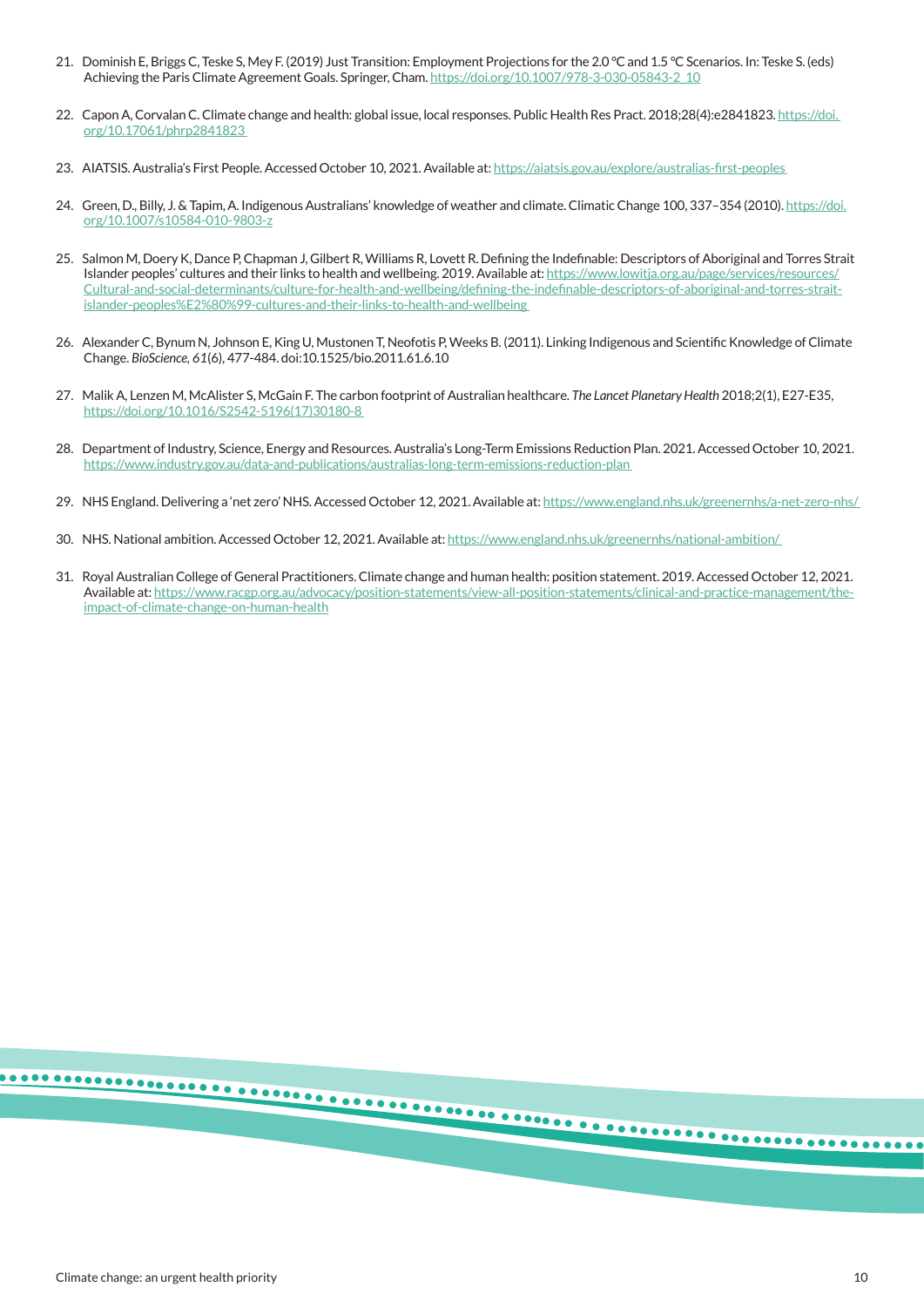The Academy's Climate Change and Health Steering Committee led the development of this statement. This committee brings together interdisciplinary expertise across the Academy's Fellowship and beyond. The Academy is most grateful for the input of the members of the committee.

# **Co-Chairs**

**Professor Warwick Anderson FAHA FASSA FAHMS**, Janet Dora Hine Professor of Politics, Governance and Ethics, Department of History with the Charles Perkins Centre, University of Sydney

**Professor Tony Capon**, Director, Monash Sustainable Development Institute, Monash University

**Professor Fran Baum AO FASSA FAHMS** (acting co-chair from September – October 2021), Director, Southgate Institute of Health, Society and Equity, Flinders University

# **Committee members**

**Professor Stephen Duckett FASSA FAHMS**, Director, Health and Aged Care Program, Grattan Institute

**Associate Professor Coral Gartner**, Director, NHMRC Centre of Research Excellence on Achieving the Tobacco Endgame; Associate Professor, School of Public Health, Faculty of Medicine, University of **Queensland** 

**Professor Billie Giles-Corti**, Director, Healthy Liveable Cities Lab; VC Professorial Research Fellow, Centre for Urban Research, RMIT University

**Professor James McCarthy FAHMS**, Director, Victorian Infectious Diseases Service, Royal Melbourne Hospital; Professor of Medicine, Doherty Institute

**Professor Tania Sorrell AM FAHMS**, Professor and Co-Director, Marie Bashir Institute for Infectious Diseases and Biosecurity, University of Sydney

**Professor Ian Anderson AO FAHMS**, Deputy Vice-Chancellor (Student & University Experience), The Australian National University

**Professor Jane Fisher AO**, Finkel Professor of Global Health; Co-Director, Division of Planetary Health; Director, Global and Women's Health, Monash University; Past President, International Marcé Society for Perinatal Mental Health

**Professor Ingrid Scheffer (ex officio) AO FRS FAA PresAHMS**, President, Australian Academy of Health and Medical Sciences

**Adjunct Professor Tarun Weeramanthri**, President, Public Health Association of Australia; Adjunct Professor, School of Population and Global Health, University of Western Australia

# **Secretariat**

**Lanika Mylvaganam**, Policy Officer (lead secretariat)

**Dr Amanda Rush**, Policy Manager

The Academy is also grateful for the support for this project from **Catherine Luckin**, AAHMS CEO, and **Dr Cath Latham**, Interim AAHMS CEO (March – September 2021).